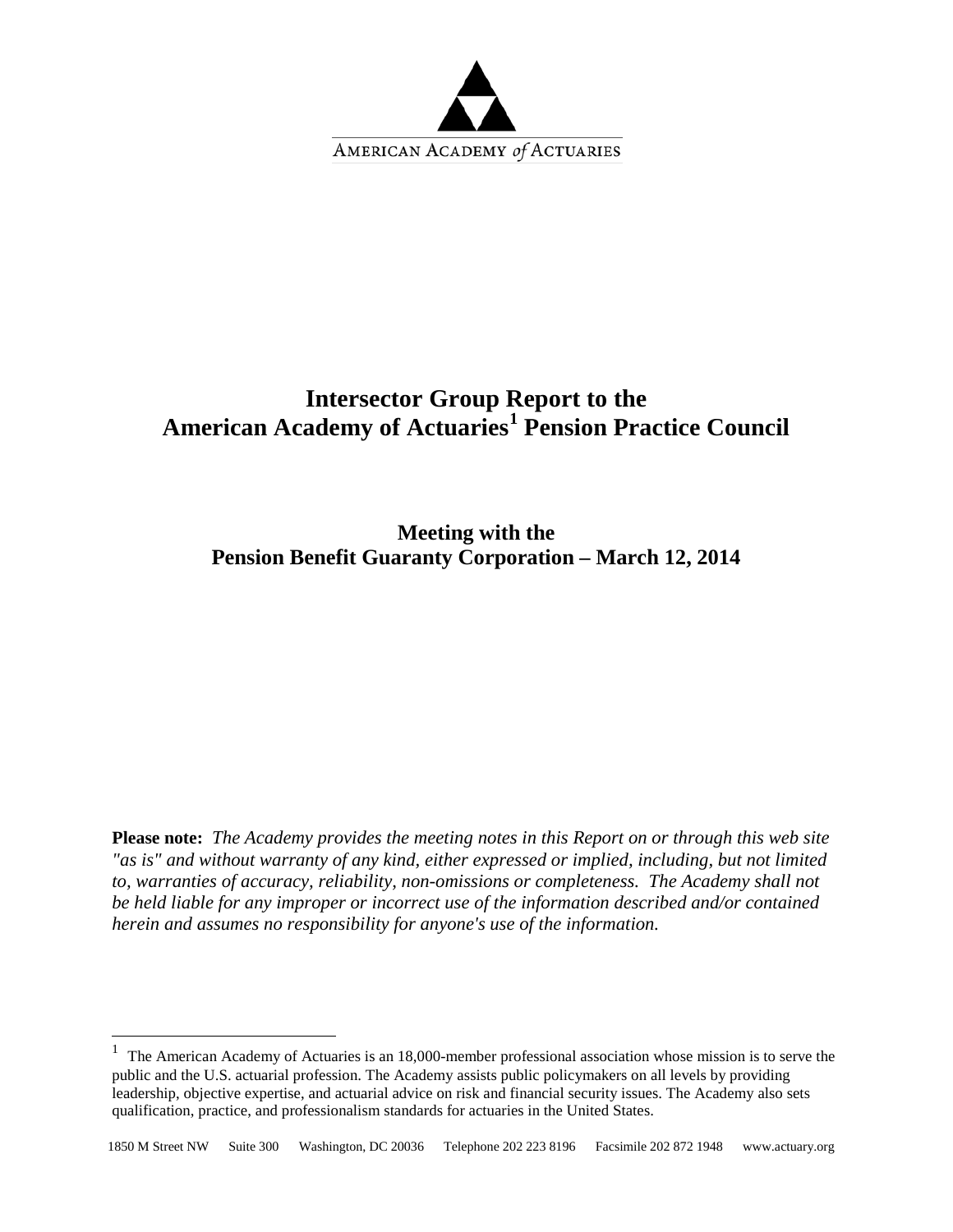#### **Notes from Intersector Meeting with PBGC March 12, 2014**

*These notes were revised May 22, 2014, to include an [addendum](#page-8-0) prepared by Society of Actuaries and Pension Benefit Guaranty Corporation staff.*

The Intersector Group is composed of two delegates from each of the following actuarial organizations: American Academy of Actuaries, Society of Actuaries, Conference of Consulting Actuaries, and ASPPA College of Pension Actuaries. Twice a year the Intersector Group meets with representatives of the Pension Benefit Guaranty Corporation (PBGC) to dialogue with them on regulatory and other issues affecting pension practice. Attending from Intersector Group: Tom Finnegan, Eli Greenblum, Heidi Rackley, Maria Sarli, Don Segal, and Larry Sher. David Goldfarb, Academy staff member supporting the Intersector Group, also attended.

These meeting notes are not official statements of the PBGC and have not been reviewed by its representatives who attended the meetings. The notes merely reflect the Intersector Group's understanding of the current views of the PBGC representatives and do not represent the positions of the PBGC or of any other governmental agency and cannot be relied upon by any person for any purpose. Moreover, the PBGC has not in any way approved these notes or reviewed them to determine whether the statements herein are accurate or complete.

#### **1. Update from PBGC**

The Administration's latest budget had a couple of important changes from prior years' budgets with respect to PBGC premiums. The latest budget indicates that PBGC needs to take into account the implications of premium increases for the continuation of plans, and also addresses the need for change in the multiemployer program as well as the singleemployer program.

PBGC is setting up a mechanism to review regulations once every five years for actuarial and economic assumptions that affect benefit amounts or liability assessments (such as interest rates, selection of retirement rate category and related expected retirement age tables, and mortality rates). PBGC hasn't looked at current regulations for many years. At this point, PBGC has not reached any conclusions as to what will change. The first issue under review is how PBGC sets interest rates based on the annuity survey. PBGC will then move on to mortality tables and economic factors. PBGC is sensitive to how changes will affect the user community. Minor updates within the existing regulatory structure may be policy or routine regulation updates. Changes that affect benefits will probably go through the usual regulatory process, starting with a proposed regulation. At this time, it isn't clear what process will be used for changes that only affect things like the value of benefits in bankruptcy.

The policy, research and analysis group is paying more and more attention to the multiemployer program after letting it burble along for 30 years. PBGC is adding actuarial support to handle requests for alternative withdrawal liability calculations and partitions, and has also added an economist. PBGC is staffing up the multiemployer side of the negotiations and early warning program (there is no formal early warning program for multiemployer plans, but PBGC still pays attention). PBGC staff is also being more careful when talking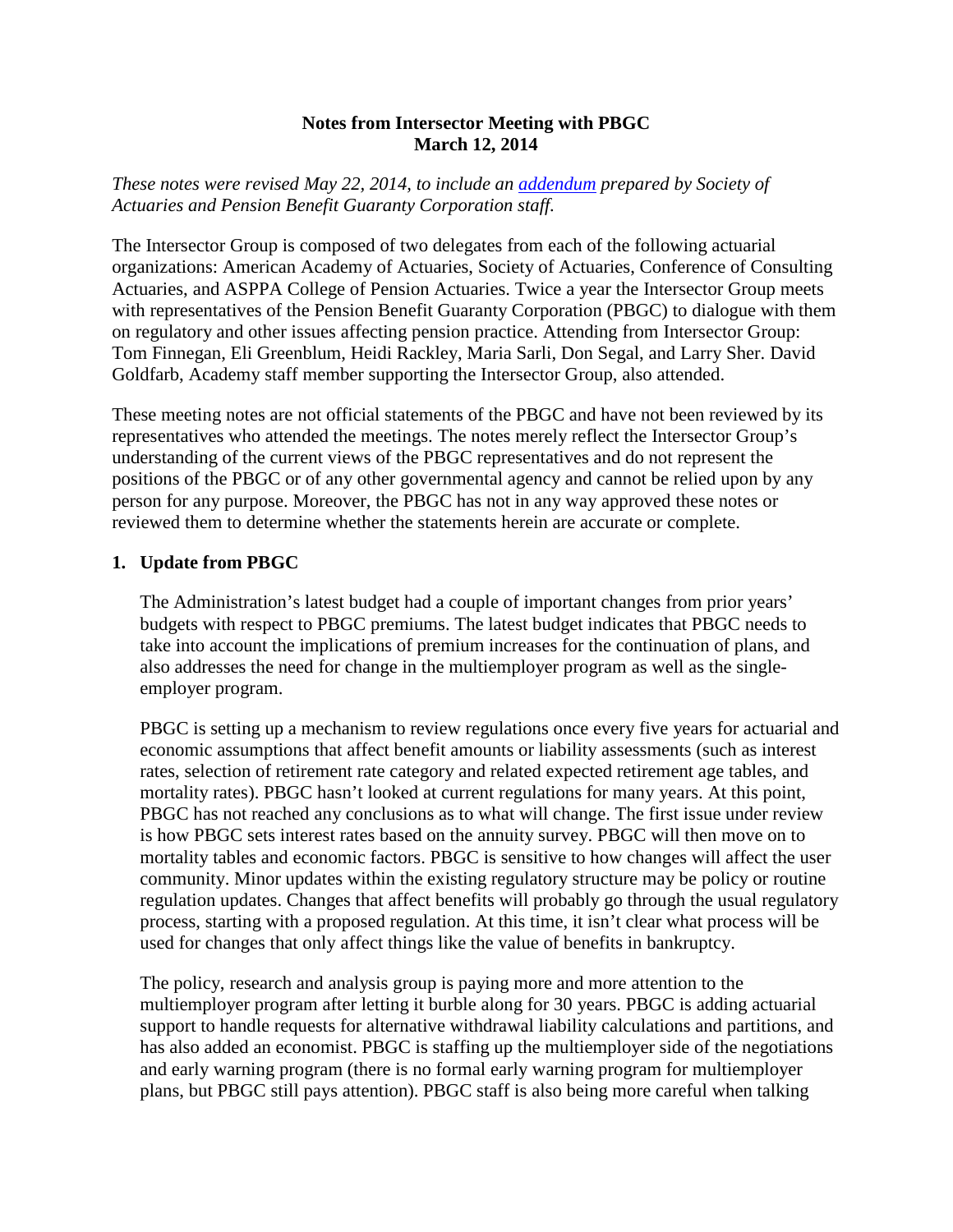Intersector Meeting with PBGC March 12, 2014 Page 2

> about multiemployer benefit guarantees and what happens when a multiemployer plan runs out of money.

- **2. Vested benefits reflected in unfunded vested benefit calculation for variable-rate premiums.** Actuarial Standard of Practice No. 4 requires that actuaries spell out what benefits are included whenever they provide a present value of vested benefits (e.g., for variable-rate premium purposes). It would be most helpful if PBGC would spell out — in regulations — **principles** that will help practitioners determine more definitively whether a particular benefit is vested. To date, some answers have been provided only via Blue Book Q&As, and therefore divergence in practice will still result. For example**:**
	- a. *"Contingent Benefits"* [2010 Blue Book](http://advantage.towers.com/lm/advqueryid.asp?id=68083) Q&A 2 acknowledges that PBGC has not completely defined what a "vested benefit" is, particularly with respect to "contingent benefits" (30 and out benefits are mentioned), and that until they do, practitioners may make a reasonable interpretation of the statute and regulations. Confirmation that benefits that would be vested benefits except that (i) the participant has not yet met the age and service requirements (e.g., early retirement subsidies and Social Security Supplements that are not qualified Social Security supplements), or (ii) the triggering event has not yet occurred (e.g., plant closing benefits) as of the unfunded vested benefit (UVB) valuation date are nonvested would be very helpful.
	- b. It appears that any qualified preretirement survivor annuity (QPSA) is treated as vested, and any ancillary death benefit (like a flat \$5,000 death benefit) that is only payable on an active participant's death is not. Other pre-retirement death benefits related to the accrued benefit (like a lump sum equal to the present value of the accrued benefit) are less clear. For ancillary retiree death benefits, it appears that a flat amount (e.g., \$5,000) is treated as vested if it is available for the rest of the participant's life (so that it is guaranteed to be paid absent a plan amendment), while the answer is less clear for a decreasing death benefit (e.g., grading down to its ultimate level over a period of years).
	- c. With respect to amendments adopted after the UVB valuation date it appears that PBGC believes the benefits are vested if they are included in the IRC 430 funding target and the person must only survive to the effective date to receive the benefit, but are not vested if not included in the IRC 430 funding target and/or service after the UVB valuation date is required to be eligible.

Providing additional guidance on vested benefits is pretty far down PBGC's priority list. It might be possibile to add additional examples to the premium instructions. PBGC would be happy for the Academy Pension Committee or another group to suggest principles and provide examples of how those principles would be applied to various types of benefits.

**3. Uniform due date regulations.** When will the final regulations be published? Will the final regulations include material changes from the proposed regulations? For example, will small plans that don't use year-end valuation dates be allowed to opt out of the "lookback" rule?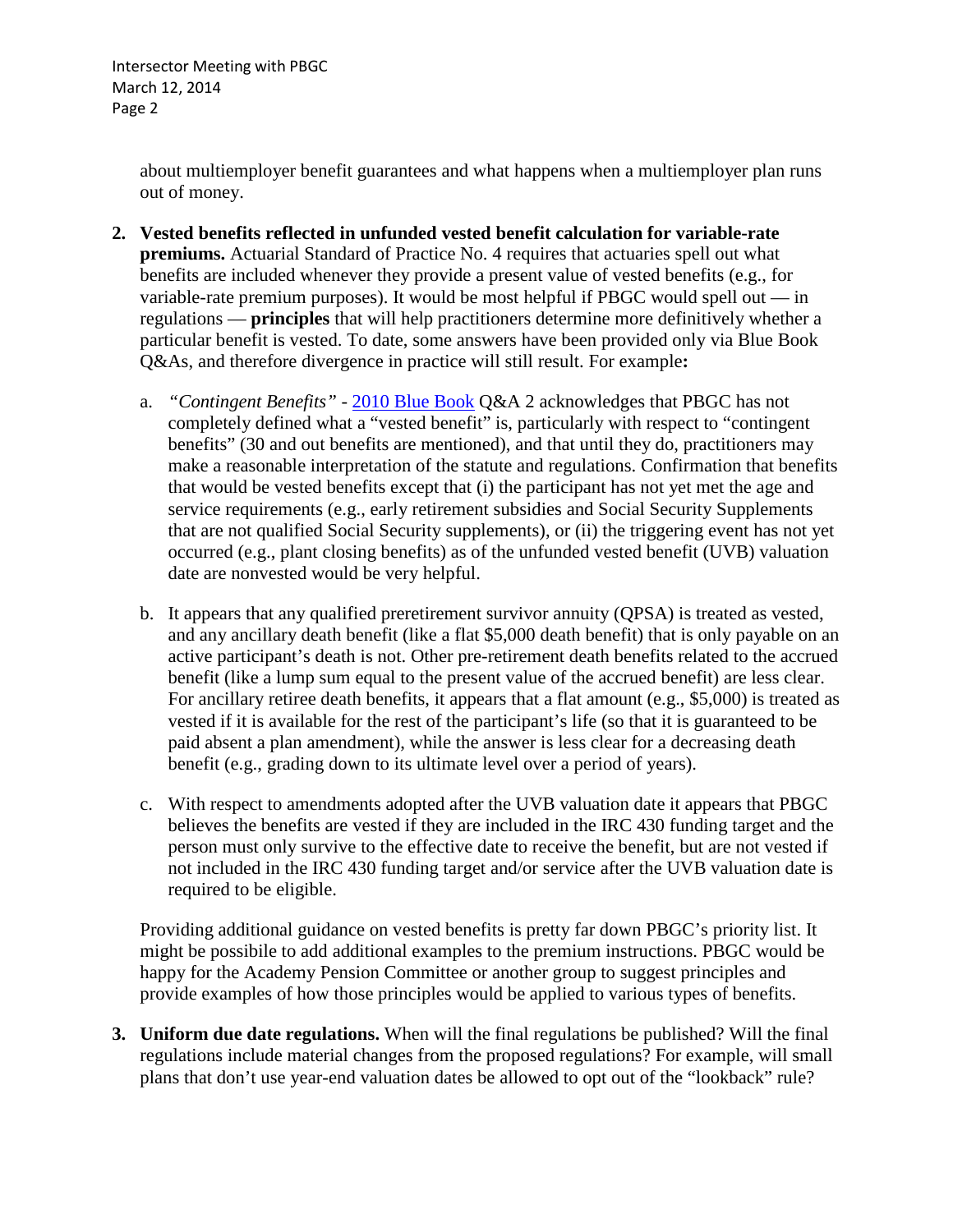The regulations are out. The key changes from the proposed regulations are a one-year transition for small plans (to even out the spacing between payment of 2013, 2014, and 2015 premiums) and an opt-out from the lookback rule for small plans. The final regulations don't provide any details on how the opt-out works — those are in the draft 2014 premium instructions that have been posted on PBGC's website (PBGC does not anticipate any changes to that draft). Bottom line: the sponsor makes the decision in the first year the lookback rule applies to the plan and then has to live with that decision unless PBGC approves a change. A plan sponsor opts in or out simply by using the desired method on the premium filing for such first year. PBGC wants to do an education campaign for small plans, but not until after the April 30 filing deadline for small calendar-year plans' 2013 premiums.

**4. PBGC's proposed modifications to Schedule MB**. PBGC is proposing modifications to Schedule MB to "require plan administrators of multiemployer defined benefit plans to specify the documentation required regarding progress under the applicable funding improvement or rehabilitation plan. Plan administrators of multiemployer plans in critical status would be required to provide information about the plan year in which the plan is projected to emerge from critical status and, if the rehabilitation plan is based on forestalling possible insolvency, the plan year in which insolvency is expected." Exactly what additional information is PBGC looking for?

The 5500 Schedule MB already has Yes/No boxes for the actuary to indicate whether an endangered or critical status plan "is making scheduled progress." PBGC wants additional detail on the basis for that response: what the schedule is, how the plan is meeting it. PBGC plans to add a Schedule MB field that asks when the plan is expected to emerge from red- or yellow-zone status. For plans that are in the "forestall insolvency" category, a new field will indicate the anticipated insolvency date. PBGC will also request year-by-year cash flow projections. PBGC staff felt they were asking for things that must already exist in order to prepare the annual status certification.

The Intersector Group explained that most multiemployer plans don't need to have cash flow projections prepared for purposes of the annual PPA certification – actuaries generally use roll-forward techniques and don't do open-group type projections. For red-zone plans, the "scheduled progress" is commonly measured against the annual standard in the rehabilitation plan. Yellow-zone funding improvement plans don't have annual standards and the test is often applied on a behavioral basis – are the trustees doing the things they need to do for the plan to emerge from yellow zone status. There is a difference between what is reflected in the annual certification and what is reflected in the annual update to the improvement plan. The certification reflects the bargaining agreements currently in effect; the update reflects what must be bargained in the future in order to emerge from red- or yellow-zone status. With respect to "forestall insolvency" plans, many will have year-by-year cash-flow projections in the annual update to their improvement plans. A more appropriate question for the Plan Administrator might be: In the annual update, was insolvency projected, and if so, when? As a first step, PBGC might simply require the actuary to back up the "yes/no" answer with an explanation of how the actuary concluded the plan was or was not "making scheduled progress."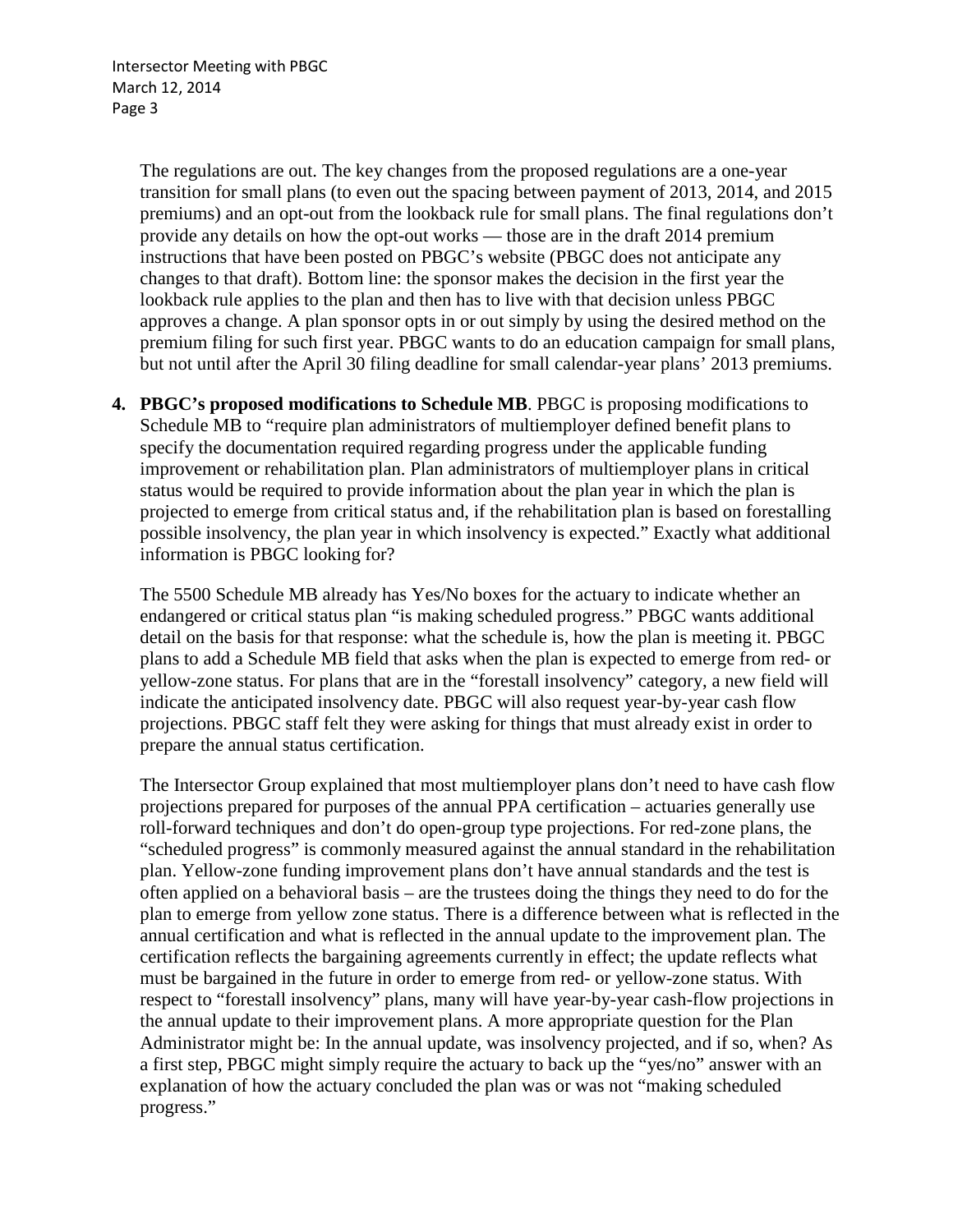The Intersector Group suggested that the chair of the Academy multiemployer plans subcommittee would be available to the PBGC to discuss the information that is typically available and how the instructions should be worded to make clear the information PBGC is seeking.

**5. Multiemployer program.** What changes is PBGC considering to make the multiemployer program sustainable?

There is no PBGC proposal and PBGC is not endorsing any specific proposal. PBGC has done analyses of various proposals for the Congressional committees of jurisdiction. At the 2014 Enrolled Actuaries Meeting, PBGC will describe the proposals that have been made and the agency's analysis of those proposals. PBGC's current object is to provide data to promote a robust and informed debate.

Based on the 2012 Exposure Report, the CBO has predicted that PBGC multiemployer program assets (currently \$1.7B) could be depleted in 2021. Since then, PBGC has implemented various changes recommended in the audit of the Pension Insurance Modeling System for the multiemployer program. For example, limiting projected future increases in employer contributions under funding improvement and rehabilitation plans has a big effect on how soon the multiemployer program is expected to run out of money. When this happens, PBGC will pay only what annual premiums will support, which will amount to 5-10 cents on the dollar compared to the PBGC multiemployer guaranteed benefit.

With no changes, approximately 1.5 million participants are expected to face dramatic benefit cuts, first due to plan insolvencies, and then as a result of PBGC multiemployer fund exhaustion. Certain changes suggested by the National Coordinating Committee for Multiemployer Plans could save plans covering about 600,000 of these participants from insolvency.

If PBGC were also to partition plans with large numbers of "orphan" participants, with PBGC immediately taking over the orphans at the guarantee level, and the non-orphan participants taking some level of benefit reduction as a quid pro quo, plans covering an additional 800,000 participants could be saved from insolvency. But if PBGC takes over the orphan portions of partitioned plans, it needs additional revenue streams immediately. The multiemployer premium is currently equivalent to about two cents per hour worked (compared to 15 cents per hour for the single-employer program). PBGC would need to increase premiums to 20 cents per hour over 10 years — with a very rapid (non-linear) phase-in, so that the average is estimated around 18 cents per hour over the 10-year period. PBGC is considering whether the premium should be partially a cents-per-hour structure, and/or based on other metrics, versus the current flat-rate-per-participant structure. PBGC recognizes higher premiums could push some plans into insolvency sooner. One possibility is to set premiums at the higher level and give PBGC authority to provide premium relief to certain plans.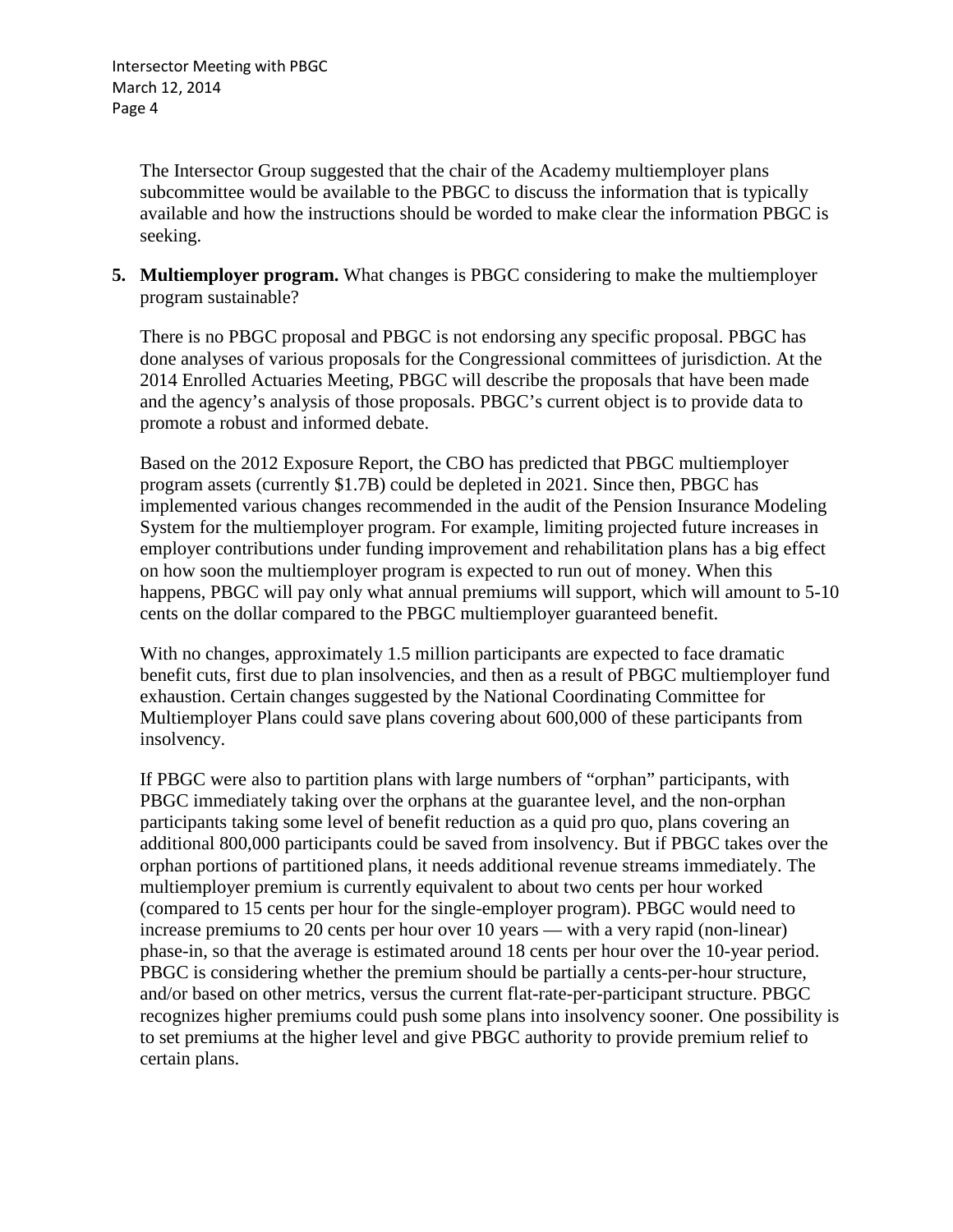PBGC is studying program changes that would increase the maximum guarantee levels. PBGC noted that the single employer guarantee level fully covers benefits for 80% of participants in those plans. PBGC is considering a 55% change to the maximum multiemployer guarantee level that would bring the maximum annual payout to \$20,000 for someone with 30 years of service, and would like to have additional tools to protect the most vulnerable populations (disabled and aged retirees). PBGC wants to study how the multiemployer program has worked in practice when plans become insolvent, but getting data is difficult. Only 44 multiemployer plans have become insolvent and all are administered by third parties.

To better publicize the PBGC work on potential changes to the multiemployer program, we suggested PBGC post the Enrolled Actuaries Meeting presentation on their website and consider doing a continuing education session with one of the actuarial organizations.

#### **6. 2013 Exposure Report.** When will it be out?

The report title is being changed and the content reorganized to improve readability, but the content will be similar to the exposure reports issued in the past. PBGC was hoping to get it out by the Enrolled Actuaries Meeting, but that isn't going to happen. Hopefully it will be soon thereafter.

**7. Cash balance plans crediting actual investment returns.** Proposed IRS regulations would require a cash balance plan crediting actual investment returns to determine the five-year average crediting rate at the termination date using the third segment rate (without regard to actual returns over the prior five years). IRS received many comments indicating this rate was too high. Recognizing that IRS has authority in this area, does the PBGC have a view on what the appropriate crediting rate should be?

PBGC asked for the five-year average rule in the Pension Protection Act of 2006 because it greatly prefers to lock-in benefit amounts to facilitate the administration of plans that it takes over. PBGC doesn't like having any discontinuity between standard and distress terminations. The Intersector Group observed that carriers have little experience providing annuities in cash balance plan terminations because most plans offer lump sums upon plan termination and the vast majority of participants elect them. Insurers are reluctant to underwrite annuities where participants can elect to take a lump sum (in lieu of an annuity) at essentially any time between the plan termination date and normal retirement age unless the interest crediting rate is a money market or other very short-term rate, consistent with the fixed income returns underlying their general account assets. For plans crediting bond-based rates with maximum margins, the cost to purchase an annuity can be 150% – 250% of the current account balance, because insurers cannot hedge these liabilities. A legislative fix may be needed that would allow a post-termination interest crediting scheme that annuity carriers are willing to underwrite at a price close to the account balance. For plans crediting the actual return on assets, one viable approach would be to permit carriers to continue to credit investment rates of return similar to the basis provided in the pre-termination plan assuming that insurers can find a way to credit such market returns without severely raising the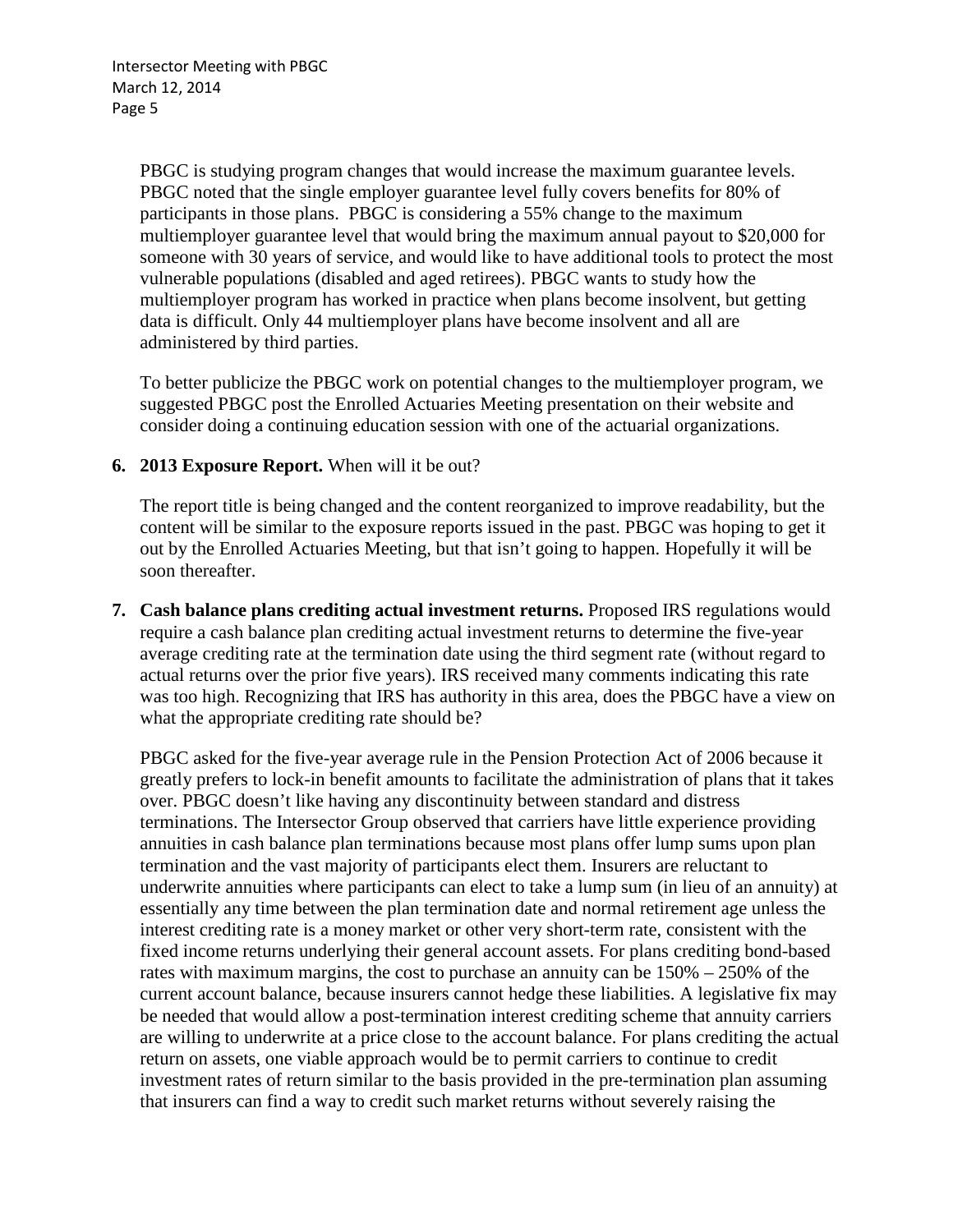premium (e.g., by investing the premium in a separate account rather than in the general fund). This would seem to be superior to forcing credits at the five-year average of the third segment rate, as provided in IRS proposed regulations.

**8. Variable annuity plans.** Has PBGC developed a procedure to handle the distress termination of a variable annuity plan?

No. PBGC has very limited experience with termination of variable annuity plans and will handle any distress terminations case by case. PBGC is aware of only one standard termination and one termination that was sufficient for guaranteed benefits but not for all benefits. PBGC analogized the variable adjustment feature to a cost-of-living adjustment (COLA) that is part of the accrued benefit. PBGC does not guarantee future COLA adjustments, except in priority category three, and COLA adjustments in the five years before termination are treated as plan amendments subject to phase-in in priority category four.

**9. Proposed RP-2014 Mortality Tables and Mortality Improvement Scale MP-2014.** The Intersector Group understands PBGC did not contribute data to the Society of Actuaries pension mortality study. PBGC would seem to have one of the largest and most relevant data sets for this purpose. Why did PBGC elect not to participate? Will PBGC be conducting experience studies and providing input to the SOA on the proposed table?

The Society of Actuaries asked for the data and PBGC said it was willing to share its data, but then no one followed up to collect the data. PBGC is interested in sharing data for mortality studies. However, PBGC does not maintain blue/white collar adjustment data.

PBGC does its own mortality experience study every five years or so. The most recent study was done in May 2011 to set the mortality assumption for financial reporting. The study used 3.7 million life years of data for 2002 through 2009. At that time, the best fit for the data was the RP-2000 mortality table projected to the midpoint of the mortality study experience period with scale AA and a one-year age setback. For financial reporting, PBGC used RP-2000 combined healthy table projected to the measurement date plus the duration of the liabilities, set back one year (previously PBGC had used a 1-year set-forward).

*See [addendum](#page-8-0) for additional information.*

## **10. Participant and plan sponsor advocate Connie Donovan.** How can plan sponsors and practitioners best use her?

Connie has been at PBGC since December. She was previously EBSA's representative to PBGC, and has held posts at Treasury and as an attorney for municipal and corporate plans. She has a very broad job description and must prepare a report to Congress by year-end. She has already met with many interest groups, including the ERISA Industry Committee, American Benefits Council, Pension Rights Center, union groups, American Academy of Actuaries Senior Pension Fellow, and she will attend the 2014 Enrolled Actuaries Meeting.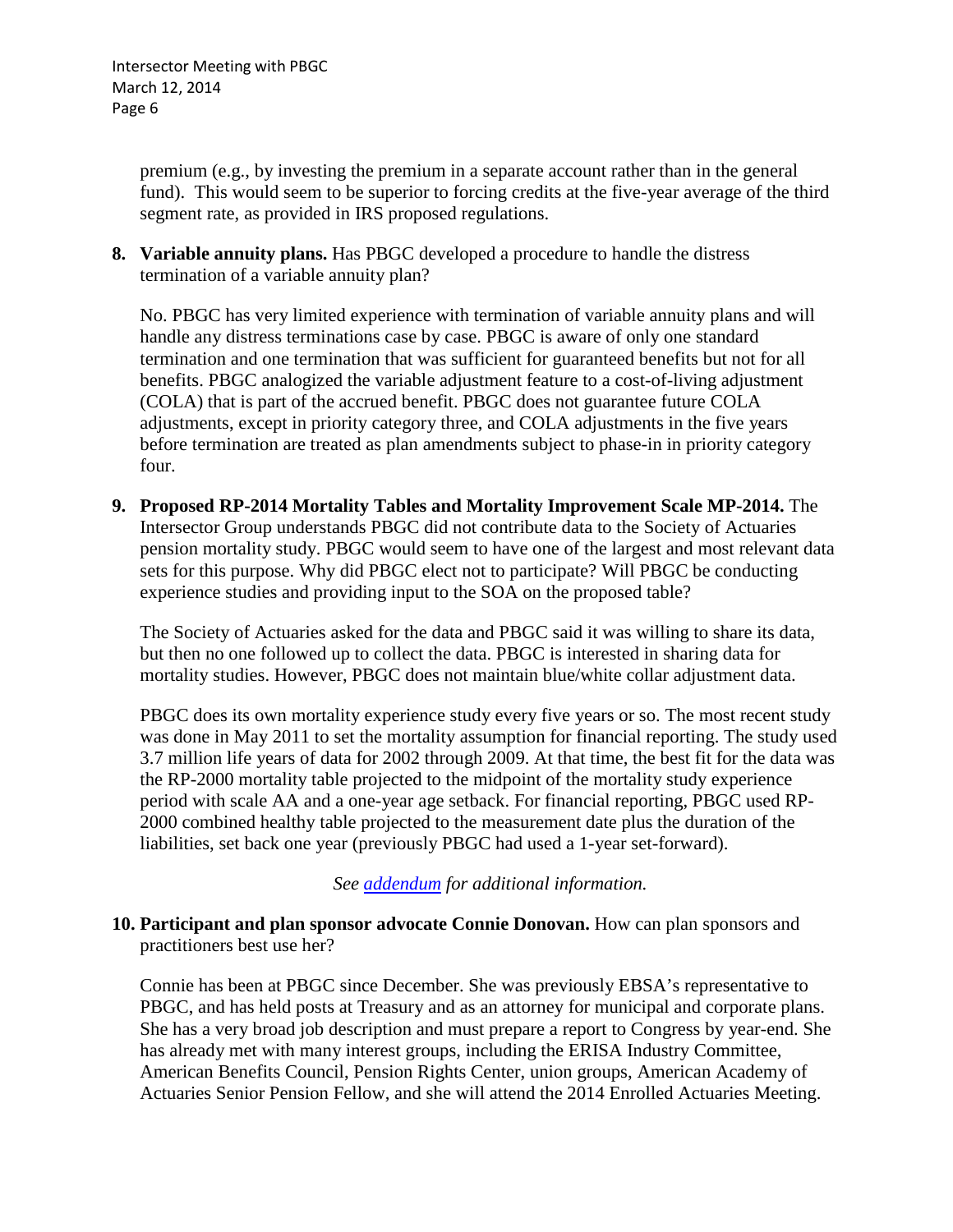Intersector Meeting with PBGC March 12, 2014 Page 7

> To date, many of the requests she has received are in areas beyond her purview (premium rates, repealing Title IV). Her role, assisted by Leslie Kramerich, is to improve PBGC's customer service (for example, trying to expedite requests or improve processes) and pretty much any area of PBGC operations is fair game. Her e-mail is donovan.constance@PBGC.gov.